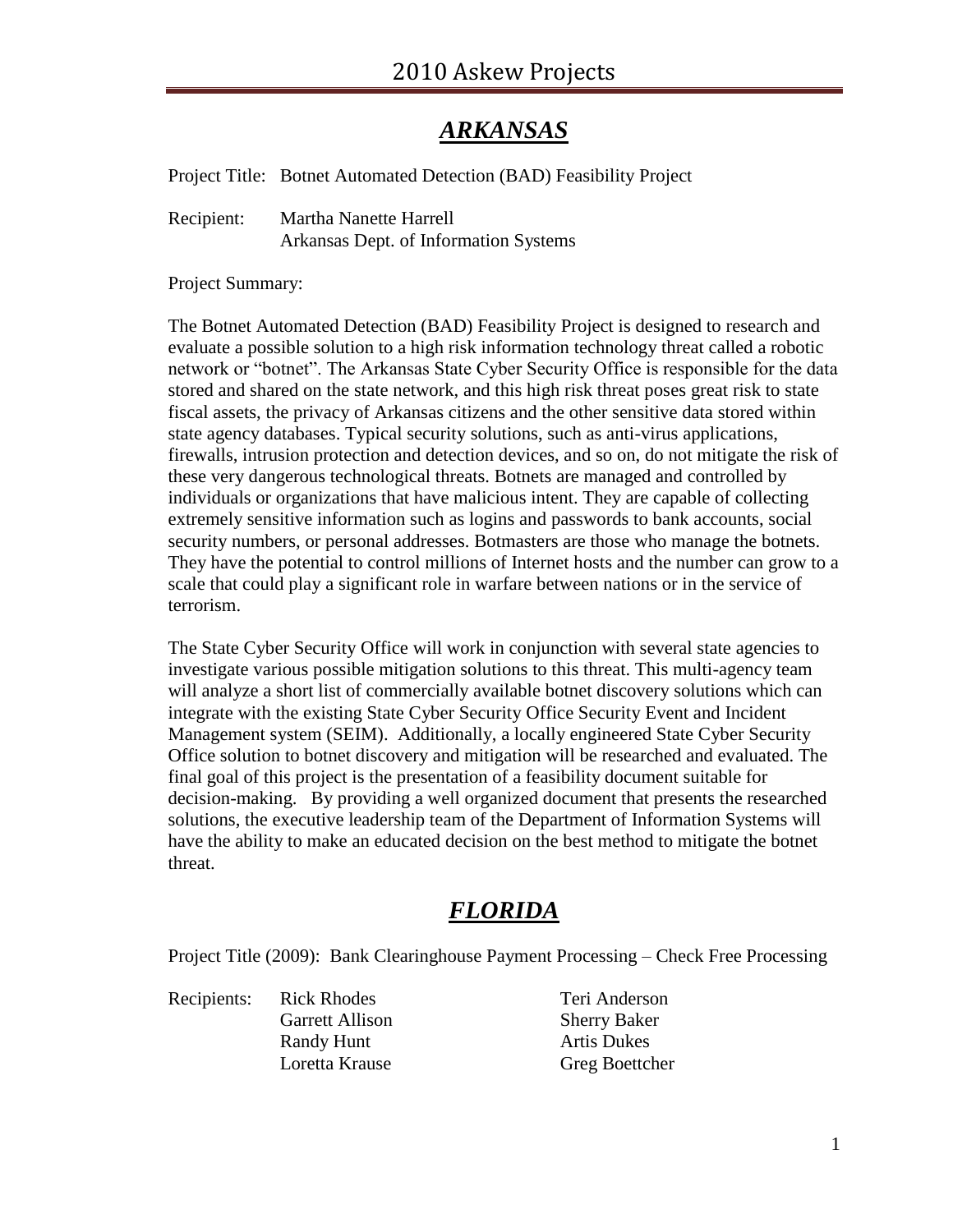Project Summary:

This project was chosen because it dealt with the increasing number of electronic financial transactions processed by taxpayers that were received at tax collector offices as paper transactions. The team developed the automated approach which provides a completely electronic funds transfer and payment posting process, thereby eliminating paper checks while reducing cycle time, manual errors, data entry time, and paper. The Polk office spearheaded the implementation of software with Check Free, a third party vendor who was instrumental in streamlining the process. The improvement already shows a potential 200 percent reduction in processing time per transaction and currently involves one national clearinghouse.

This project was estimated to have a cost savings of \$50,000. There is information that it actually had a higher cost savings to the Tax Collector's Office.

## *FLORIDA*

Project Title (2010): Alachua County of Waste Collection

Recipients: Jeanne Chandler Christopher Drouillard R. Samuel Sullivan Milton Towns Mary Ulseth

Project Summary:

This project was chosen because it created a work improvement on how not only waste collection could be improved throughout the county, but, also encompassed the code enforcement department as well. The process by which the Alachua County Office of Waste Collection implements its 'education first' approach of code enforcement was thoroughly evaluated and measured by a process improvement team for the purpose of ameliorating this course of action. The Team, consisting of two code enforcement officers, the program coordinator and the manager from the Waste Collection Office and an outside representative from the Court Services Department hoped to identify and implement work methods that would both improve the effectiveness and efficiency of the public education process utilized for two specific solid waste program policies. Inclusion of an outside representative, and his unbiased view of the issue, proved invaluable to the entire effort.

This project has been implemented and the office utilizes flyers with effectiveness in communicating with their customers. Through the efforts of this project, it was recognized by the American Association of Codes Enforcement (AACE) for Outstanding Achievement in Code Enforcement. It earned the 2009 AACE Outstanding Achievement in Code Enforcement Award for Printed Materials.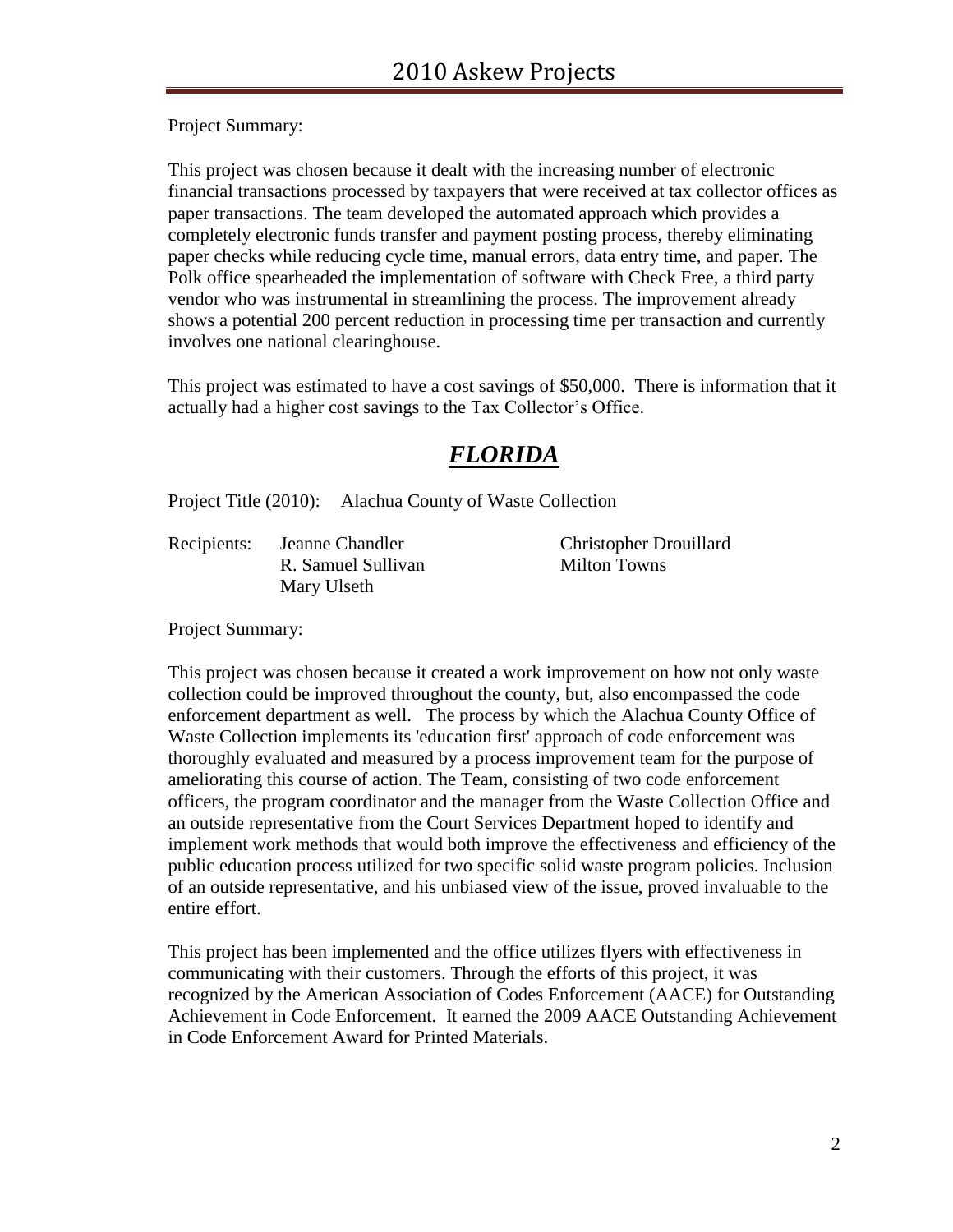# *IDAHO*

Project Title: The Pelican Brief

Recipient: Rex Sallabanks

Project Summary:

The intent of the project, The Pelican Brief, was to develop a strategic plan for Idaho's Department of Fish & Game to balance the conservation needs and recreational interests involving both American white pelicans and native cutthroat trout in Idaho. The plan also served as a basis for further collaboration with the US Fish & Wildlife Service.

Project Need: The project arose from the troublesome knowledge that the increased growth of the American white pelican population in southern Idaho posed a threat to important stocks of game fish. Also apparent were the increased concerns expressed by fisheries' managers and anglers.

A mandate to balance both conservation and recreational interests of birds and fish presented a unique challenge to the Department. The conflict between a federallyprotected nongame migratory bird and economically important game fish was evident.

Project Results: The Pelican Brief provided the Department with a five-year management plan to reduce negative impacts of pelicans on fish in southeast Idaho. This plan was accepted and endorsed for immediate implementation by upper management and the Department's policy-making Board, the Idaho Fish & Game Commission. When implemented, the plan will lead to:

- reduced bird-fish conflicts
- self-sustaining populations of pelicans and native cutthroat trout
- $\bullet$ an enhanced public image for the Department

The plan was a comprehensive and collaborative endeavor between the Department's Wildlife and Fisheries Bureaus and public stakeholders. It provided a vision and practical strategic steps which also set the stage for further study and collaboration with the US Fish & Wildlife Service.

#### Management Skills

Rex demonstrated excellent management skills in designing and implementing his project using skills provided in the CPM Program curriculum:

• Leadership – Rex gave vision to an outcome, gained support of stakeholders for the vision, worked with and through others, developed relationships conducive to support, and carried his vision to completion. The project required the organization and facilitation of internal staff meetings, often fraught with conflict.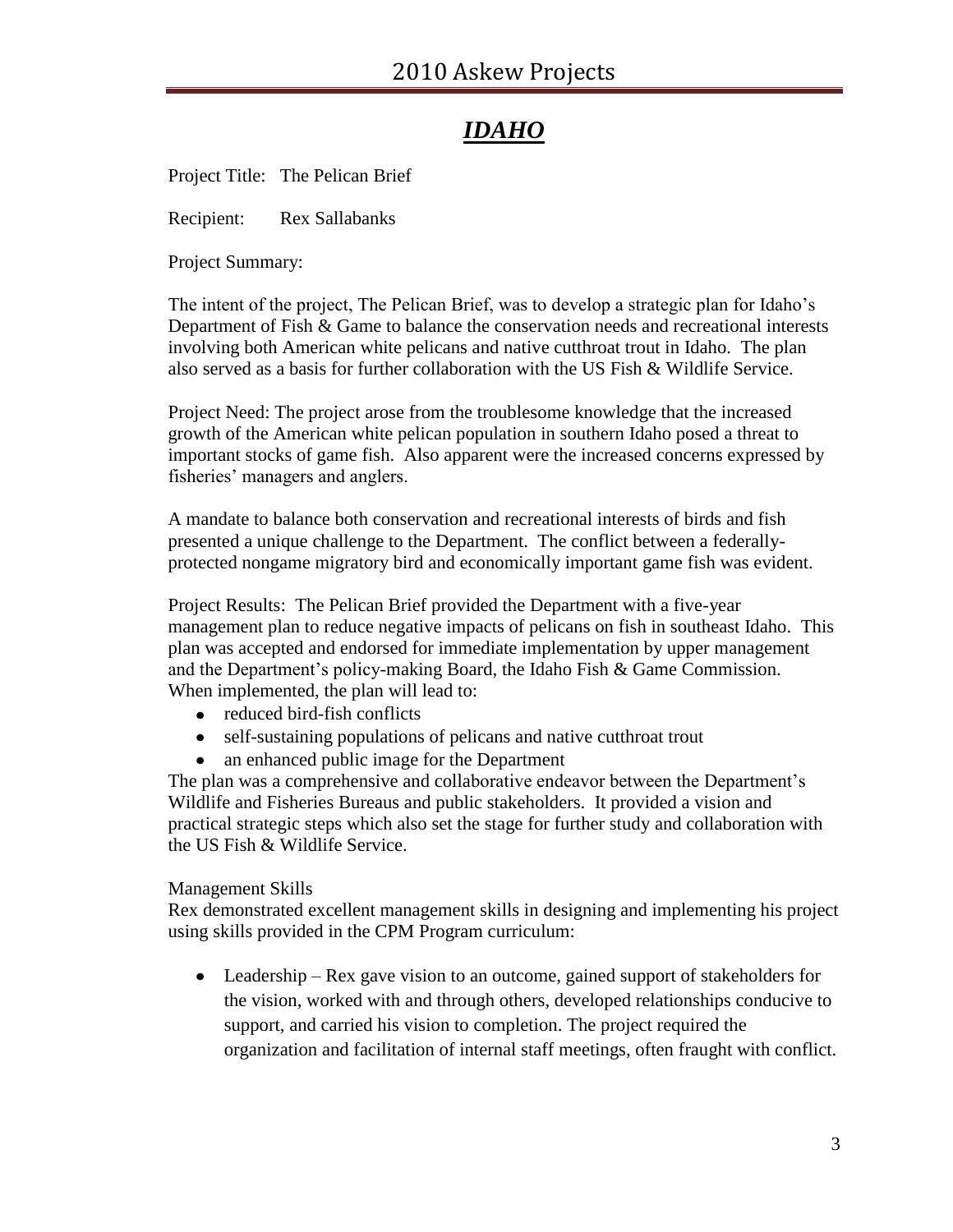- Problem Solving/Decision Making Rex was required to consistently identify  $\bullet$ problems with resulting solutions and to make decisions leading to positive outcomes.
- Project Management Rex used a project management approach which included the process of initiating, planning, implementing, and evaluating.
- Emotional Intelligence Rex was required to work with individuals and groups at all levels for input and to work with stakeholders that were somewhat hostile to change.
- Influence Through public speaking and writing, Rex gained the support of upper  $\bullet$ management, Department bureaus, Commissioners, and public stakeholders for final development and approval of the plan.
- Collaboration & Partnership This project required considerable collaboration among all the players to arrive at an efficient and workable plan. Collaboration among all the facets was on-going throughout project development and delivery.
- Systems Thinking The project brought all entities working together, realizing  $\bullet$ the effect each had upon the other. Taken into consideration was the ecological system as well as the political system of the Department. Intergovernmental relations, a broader system, came into play as collaboration with the US Government is ongoing.
- Public Speaking Rex was skillful in presenting information both internally and to the public to bring them awareness and understanding of the critical situation and how to realize a solution.

Cost Savings

Lost Revenue Averted

Normal expenditures by anglers' average around \$5 million per year. With significant displeasure noted by anglers due to the presence of pelicans and their consumption of sport fish, a trend to take their business elsewhere was imminent. Fewer fishing licenses means reduced income for the Department. Better fishing opportunities result in more licenses.

Reduced Costs in Re-stocking Recreational Fisheries  $\bullet$ With less consumption of sport fish by pelicans, there is greater survival of hatchery-raised trout in Department-socked reservoirs. Replacement of hatchery trout consumed by pelicans was estimated at more than \$20,000 per year with \$8,200 annual average across four reservoirs in southeast Idaho. Feeding pelicans with hatchery trout is deemed by many as a "waste" of Department resources. Taking these cost savings over years, the amount is significant. These resources can then be channeled toward improved fishing opportunities.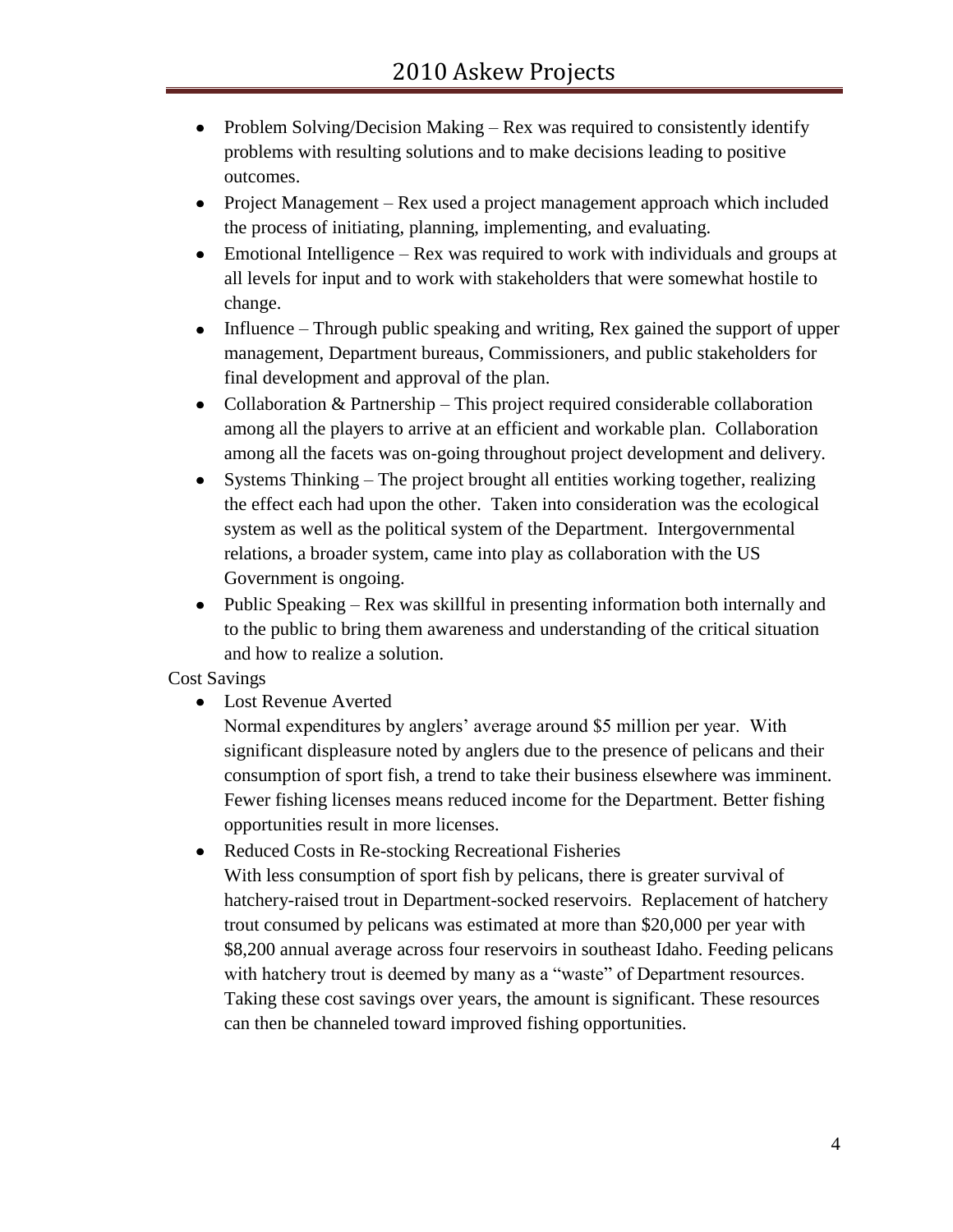#### *IOWA*

#### COHORT 10

- Project Title: Managerial Relays: Maintaining Peak Performance throughout Employee **Transitions**
- Recipients: Maddie Brown Leon Frederick Erik Lundy Garrett Pedersen Hale Strasser

Project Summary:

Having identified challenges to workforce planning in an environment of dramatic change and human resources turnover, the project team developed a technology supported tangible tool to be used by public sector managers that creates a simple and repeatable process to document, retain, and transfer agency knowledge. The outcome of this tool is to enhance the abilities of those joining public sector organizations so they can be successful, productive, and efficient as they take on new positions and challenges.

#### *IOWA*

#### COHORT 11

Project Title: Knowledge Retention - Jake Anderson, Drake MPA student

Recipients: Jeff Goerndt Connie Kinnard Frank Marasco Phil Mescher

Project Summary:

The purpose of the project was to create a training and development program designed to mitigate knowledge loss and strengthen the social fabric of our organizations in a time of extensive high turnover. The program developed by the team enhances success in attracting and retaining talent by providing a structure to successfully prepare new talent to step into leadership roles so that organizations maintain efficiency in a cost effective matter.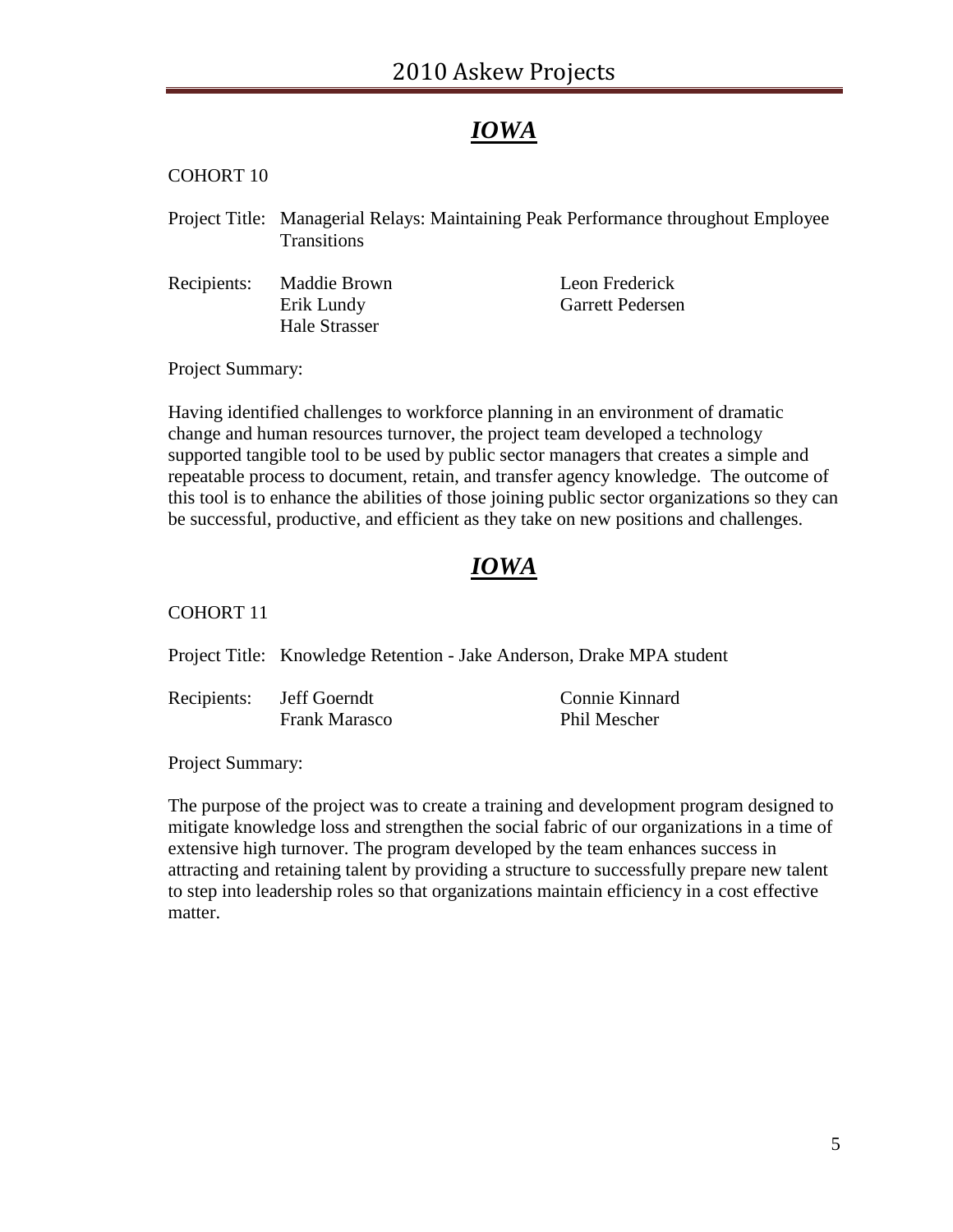## *KANSAS*

Project Title: Rebuilding Greensburg's Economy

Recipient: Steve A. Hewitt, City Administrator

Project Summary:

On May 4th, 2007 an EF5 rated tornado nearly 2 miles wide, with winds over 200mph, ripped through Greensburg, KS. 95% of the community was destroyed including the business district. This created many new challenges for a rural small town already fighting a declining population. The City was forced to take a new role in Economic Development, becoming much more aggressive. The City focused on an Economic Strategy that would help Greensburg survive and prosper for years to come.

The City adopted a Comprehensive Master Plan that focused on "Sustainability" and "Green". Those terms would become a symbol and sign of hope for the community. The City quickly began implementing this plan. That included reconstructing Main Street, developing a Business Incubator (helping small business reestablish), building an Industrial Park, and marketing its Tourism.

Greensburg 3+ years later has Main Street built and thriving, new businesses coming to town, Industry interested and considering Greensburg, and is the most sustainable infrastructure and community in America. Greensburg has created a Competitive Advantage and the goal to recover and grow is clear and now achievable.

## *KENTUCKY*

Project Title: Oversight of Online/Distance Education Providers in the Commonwealth of Kentucky

| Recipients: | Team lead, Gregory Giesler | Donna Melton           |
|-------------|----------------------------|------------------------|
|             | Davie Ransdell             | <b>Brandon Sanders</b> |
|             | Teresa Sanders             | Tonya Stallard         |

Project Sponsor: Dr. Penny Smith, Assistant Provost for Continuing and Distance Education, Kentucky State University

Dr. Smith is a member of the Kentucky Proprietary School Board who regulates proprietary institutions. This board formulates policy and regulations to effectively regulate this industry. As the number of online and distance education opportunities increases the board wanted to see how other states are regulating this industry to insure quality.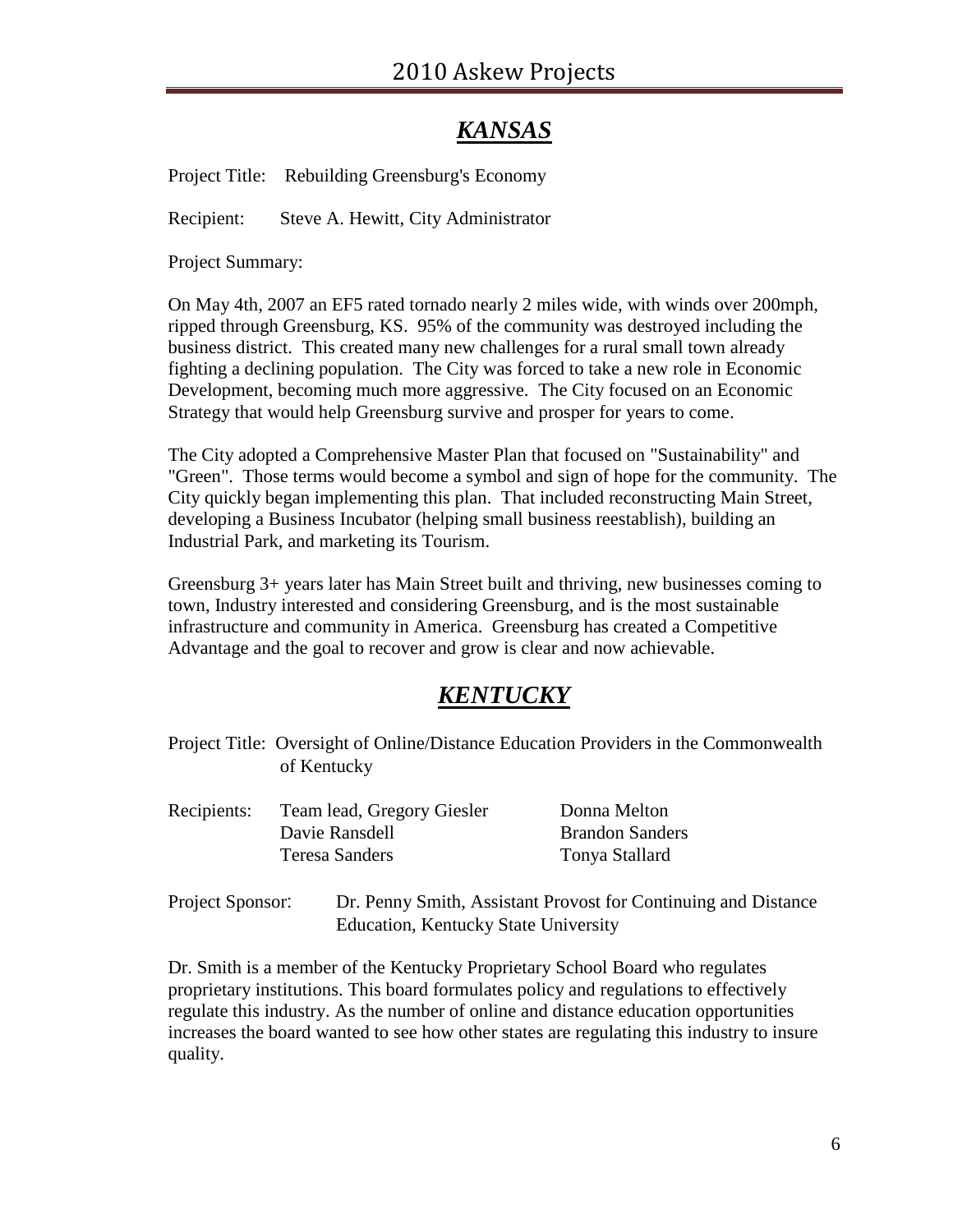Two groups divided the states to compile the information on all 50 states and the District of Columbia. The data showed no clear regulatory Standardization regarding online and distance education providers. The group designed a survey working with the other team, so that the information would be consistent in both reports.

The group provided individual state data from the survey, and then summarized the findings with charts to help in presenting the information to the board. The group did find a need for enhanced or different regulations for proprietary institutions.

## *MICHIGAN*

Project Title: Gladwin Michigan Downtown Revitalization Project

Recipient: Robert Moffit

Project Summary:

As the City Administrator in Gladwin, Michigan the CPM Candidate- Moffit had noticed that downtown Main Street was not looking so great. Moffit began looking for ideas to make our downtown Main Street to look more inviting to local residents and to tourists. In light of the Michigan economy the Gladwin area took several heavy cuts so funding such a project would be challenging. After some research Moffit found that the last market study done for the town was over12 years ago. This capstone project consisted of the actual grant request, project planning, facilitating implementation of recommendations for reviving the downtown area. The goal was to beautify the downtown area in order to attract more businesses and tourist.

Moffit began networking with state level economic development personnel and discovered there was an opportunity to submit a grant application through MSHDA in Lansing, Michigan for a matching grant to conduct a downtown Blueprint Community Project. It was a \$30,000 grant, and if our grant application was approved we would only need \$15,000 for the project. Permission was received from City Council to submit the grant application. We also worked with our local DDA and budgeted the \$15,000. An additional \$5,000 grant from the Midland Area Community Foundation was applied for and received. The extra money allowed the local DDA to save \$5,000 to use for other projects in the Main Street area.

The Project timeframe was from March 1, 2009 to February 15, 2010. The cooperation required was very high needing support of the following groups: Gladwin City Council, Gladwin DDA, Gladwin County Board of Commissioners, the local newspaper, local service clubs, local businesses and the local Summer Youth Program employees.

The MSHDA grant was also approved and in March of 2009 the consulting firm of Hyett-Pelma came to Gladwin for four days of go-go-go. They returned in approximately three weeks to make their recommendations to the City. The anticipated project benefits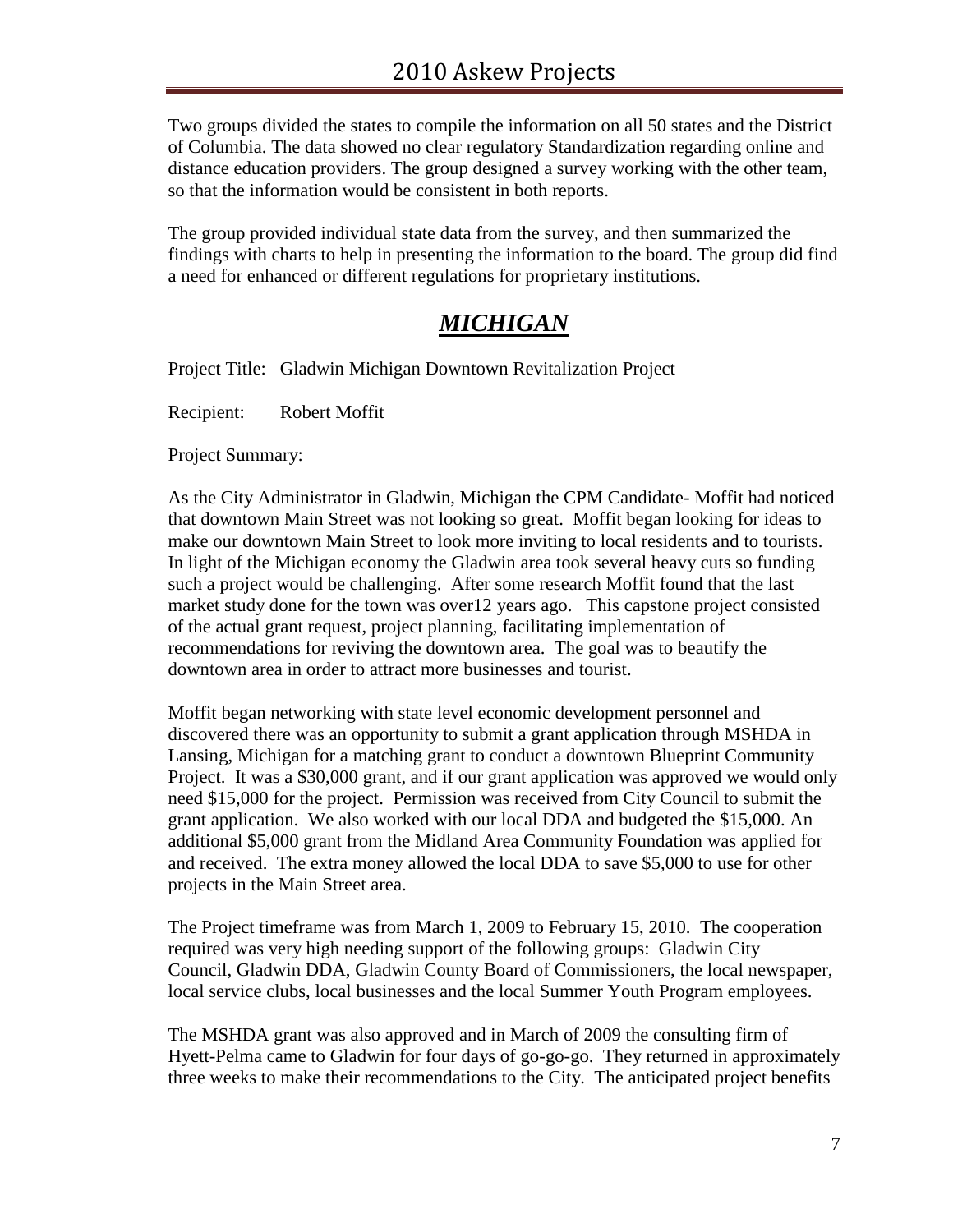were that the City of Gladwin will have a better looking, better functioning and more productive downtown. The estimated cost of the project is \$60,000. The first \$30,000 was for the study and an additional \$30,000 for main street improvements.

# *MISSISSIPPI*

Project Title: Revision of Minimum Standards of Operation for Hospice.

Recipient: Vickey J. Maddox

Project Summary:

In 1995, the Mississippi Legislature passed legislation that allowed for the formal and legal establishment of hospice programs in the State of Mississippi. The legislation mandated the Mississippi State Department of Health, hereafter referred to as "Department", to promulgate regulations governing the licensure of such entities and to develop minimum standards by which each program must operate. On August 21, 1995, a set of regulations designed for this purpose was adopted by the Board of Mississippi State Department of Health.

The growth of hospice programs in Mississippi has increased dramatically over the past few years, not only in licensed parent sites, but also in the number of satellite branches. As of January 2008, the Mississippi hospice program consists of 125 licensed entities and seventy-one satellite branch offices. This explosive growth, along with the lack of program accountability, fostered massive programmatic and financial abuse. In 2007, Mississippi's Hospice providers billed Medicare thirty-seven million dollars over the federal CAP limit established for Mississippi hospice beneficiaries. This abuse led to an outcry for change and accountability, not only by the Department and Mississippi Legislature, but also from many Mississippi hospice providers.

This project involved working with the Legislature, the Department and hospice provider community to bring about legislative and regulatory changes that would improve Departmental and hospice provider accountability; thus decreasing the programmatic and financial abuse of the program.

#### *NEBRASKA*

Project Title: Pay for Performance: A Feasible Approach for Local Governments?

Recipient: William Dean Boyer ("Bill")

Project Summary:

The purpose of this project was to recommend an alternative pay methodology for employees of the City of Bridgeport, Nebraska that would provide the Mayor, City Council, and City Administrator with a way to compensate employees for increased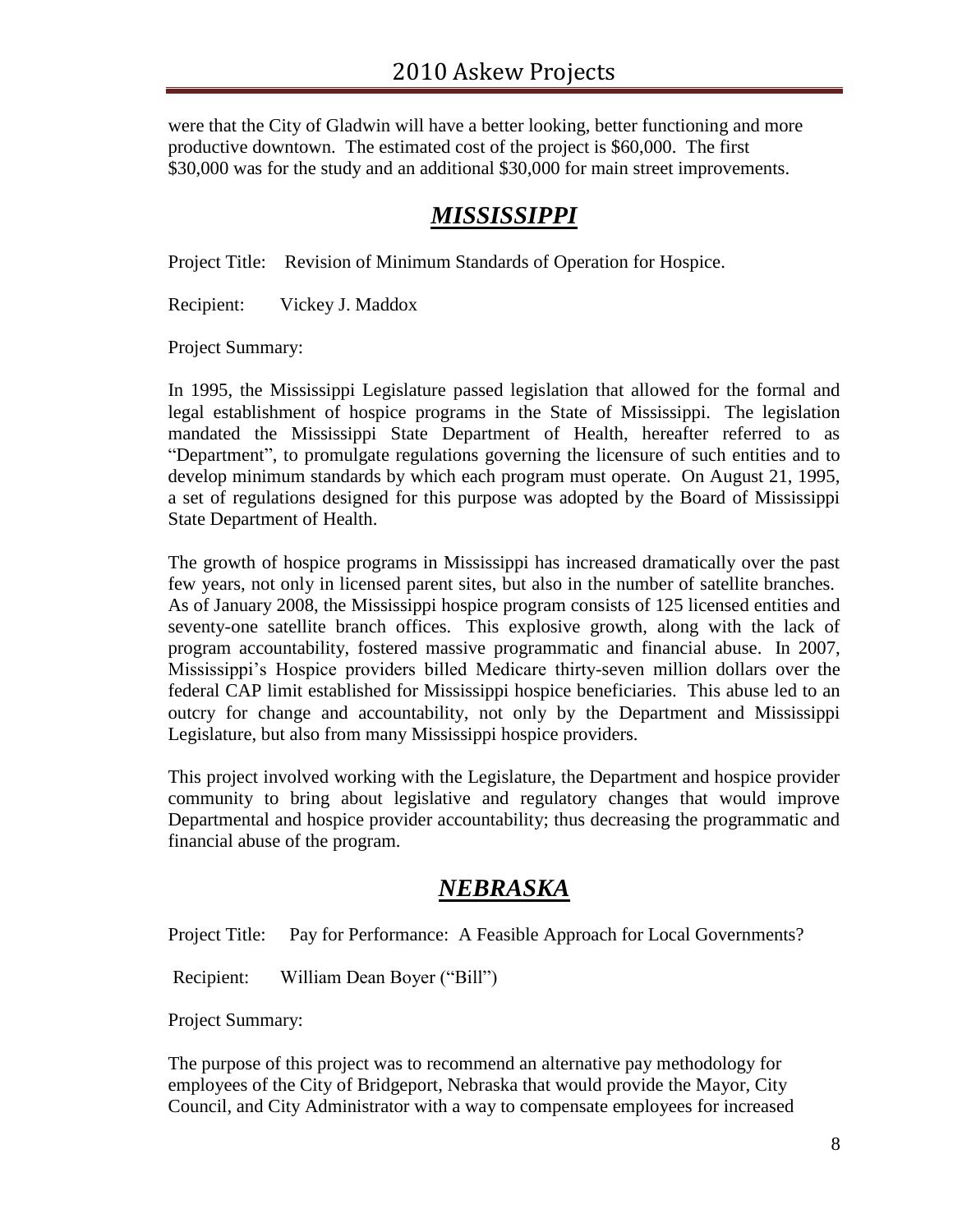productivity, and increase the amount and quality of work produced by the employees. Numerous agencies and cities were contacted to learn about their pay practices. Local officials were interviewed and asked for their suggestions to improve the pay process. The data from these surveys, along with information from research conducted nationally, was compiled to determine which practices appeared to produce the best results. A major finding of the project was that the ultimate issues lie in the performance review process, rather than the salary administration process. A major conclusion is that city employees, elected officials, and citizens need to come to agreement on, and take ownership of, the goals and objectives of the city for any compensation system to be successful. The project report recommended that the city implement a pay for performance system for all city employees. To be successful, that system had to include: (1) revising the entire performance appraisal process with an emphasis on clarifying the roles of elected officials and city staff and enhancing communication among all participants; (2) creating goals for the city based on citizen input and use the goals to set specific goals and objectives for city employees to make sure that everyone recognizes the link between what city staff are doing and the needs and desires of the community; and (3) follow through with financial rewards for city employees who meet their goals. This plan means dramatic changes for employees, administrators and elected officials and will be quite challenging to successfully execute. This program is being implemented during 2010.

## *NEW HAMPSHIRE*

Project Title: State of New Hampshire Continuing Legal Education Program

Recipients: Amy Bergquist Timothy Stangroom

Elizabeth Hughes Lynne Mitchell, Esq.

Project Summary:

The objective of this project was to create an on-going Continuing Legal Education program, offered by and for State employed attorneys, for New Hampshire Bar Association Continuing Legal Education (CLE) credits at no cost or low cost.

The first CLE program provided saved a minimum of \$5300.00. The project involved research, securing an authorized provider, and outreach.

In order to offer CLE's the entity has to be an "authorized" sponsor recognized by the State of New Hampshire Bar Association. This would be necessary for the CLE's to be honored for the State attorneys participating in the program.

Because of the success of the project, a newly formed steering committee has been formed with the Attorney General's office to maintain the effort. A project will now be a program.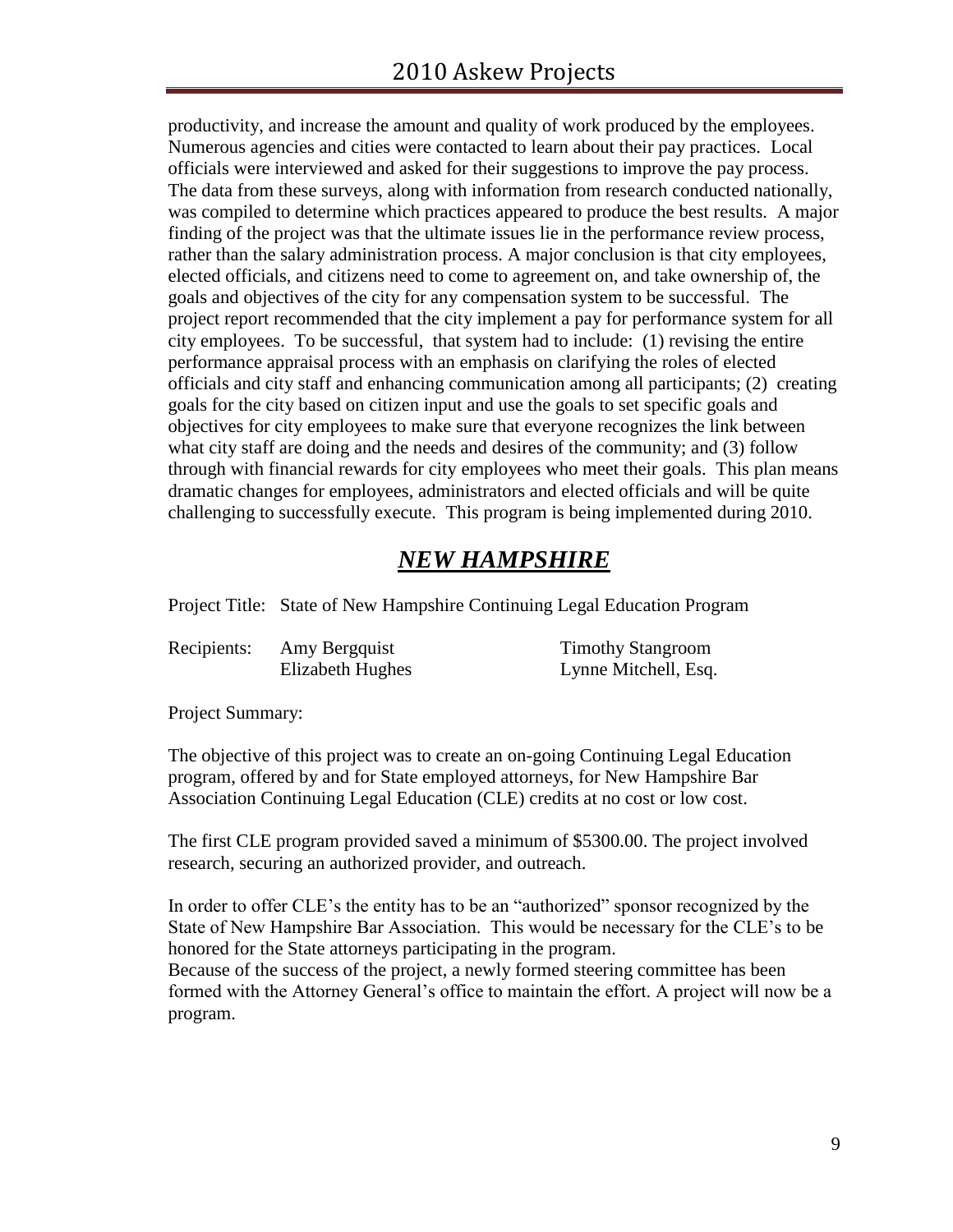## *NEW JERSEY*

Project Title: Productivity and Work Process Improvement through an Integrated Records Management System

Recipient: Sergeant Ian McShane

Project Summary:

The project proposed the overhauling of the antiquated and poorly performing records management system with a better system. This project was reviewed by the township and implemented effective March 2010.

The following is the abstract from his project.

What began as a future change concept has today advanced to a present-day project within the Deptford Township Police Department. The identification of the incumbent Records Management System (RMS) as an outdated, seriously flawed and feature lacking system that the Department has struggled with for much too long has served as the primary catalyst for change. The overwhelming effect this change effort will have on Department operations cannot be overstated. This study will examine the relationship between stakeholders and the system and how the subsequent work processes at each level are impacted by maintaining such a poor system. Additionally, this project will serve to explain the manner in which a replacement system was explored, funded, and currently being built as well as the expected outcomes of a successful implementation.

#### *NORTH CAROLINA*

Project Title: Assessment of Services Provided and Level of Convenience to Pro Se Litigants by the Caseflow Management Division of the Trial Court Administrators' Office

Recipient: Meredith P. Davis

Project Summary:

#### Goal:

The Caseflow Management Division is part of the Trial Court Administrator's Office in the Mecklenburg County Courthouse. This Division is responsible for the scheduling/management of all cases through the court system, excluding Domestic cases, from the point of filing to the entry of disposition. The Caseflow Management Division is also primarily responsible for providing customer service to the litigants, attorneys, their support staff and other court personnel.

Currently the resources available for Pro Se parties are limited, and most of what is available is not presented in a user friendly format. The situation is extremely frustrating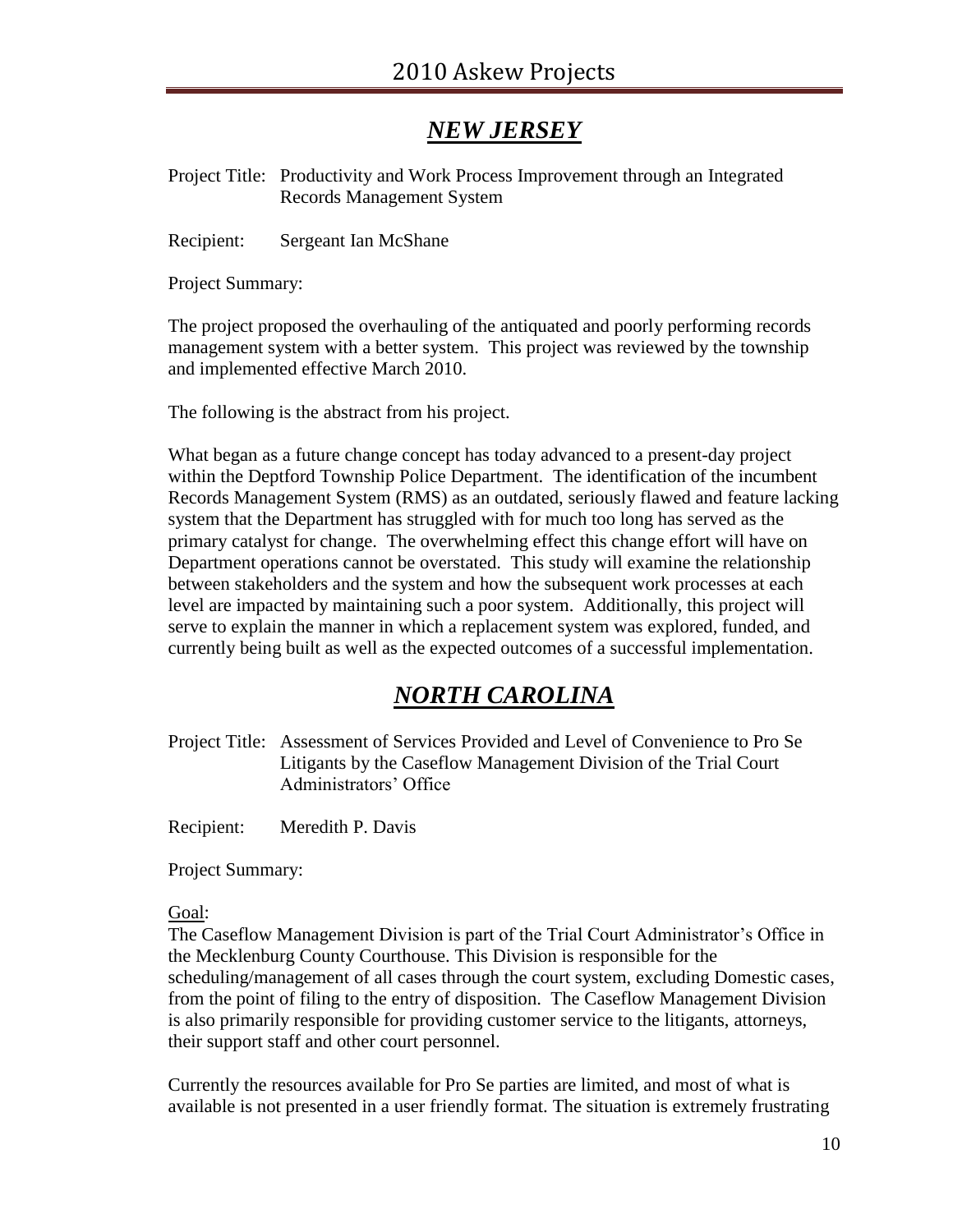to the Pro Se parties, as well as time consuming for staff. The Caseflow Management Division has an opportunity with this population to pool together resources and provide a convenient and useful service to the Pro Se litigants in the court system. Successful project completion will make the court system more accessible to citizens and convenient to all Pro Se patrons, in addition to helping build the public trust and confidence.

#### Method:

A team comprised of three professionals in the Caseflow Management Division used surveys and interviews to gather baseline information from Pro Se court patrons regarding:

- the level of service received
- the awareness level of available resources
- what resources they used
- what types of resources they felt would have been beneficial to them
- the timeframe they received or would like to have received the information
- how they received or would like to have received the information (format and  $\bullet$ vehicle)

Additionally, a different survey was given to court personnel in order to capture information about the resources offered and required by Pro Se litigants during different stages in the process:

- types of cases most frequently involving Pro Se litigation
- case types that required the most staff assistance for Pro Se litigants
- types of resources believed to be of the most benefit to Pro Se litigants
- for each specified resource, contents believed to be most useful

#### Results:

After the team analyzed the responses from all surveys, they prioritized which resources and services should and could be offered first. The team chose the following top three services/resources to be implemented first and created an action plan (including an analysis of barriers/obstacles, specific action steps, and timeframes):

- A Civil Litigation Handbook
- Pre-Printed Forms with Instructions
- Tutorial Sessions with possible 30 minute consultation with Attorneys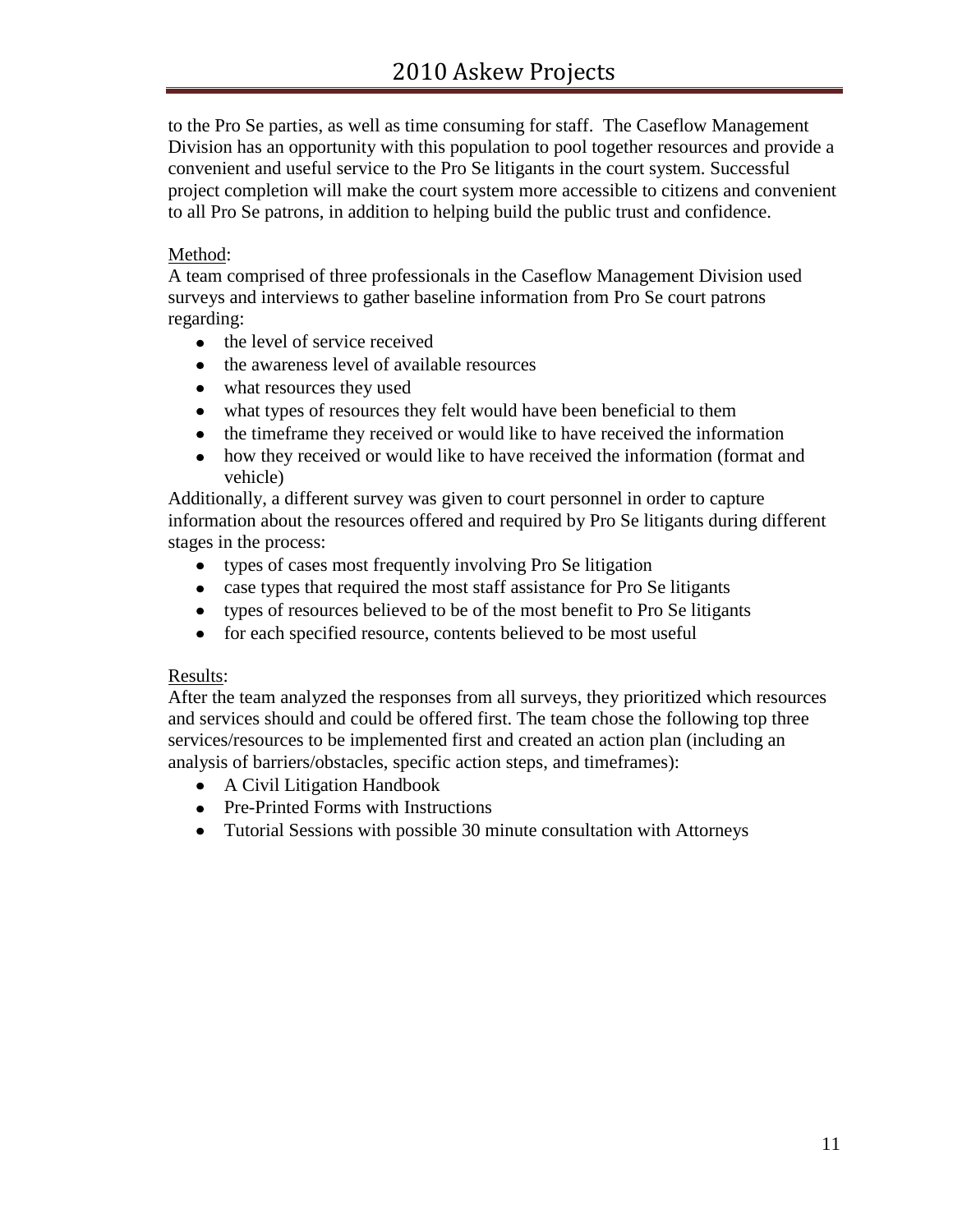# *OKLAHOMA*

Project Title: The Ongoing Need for Collaboration Training with Child Support (IV-D), and Child Welfare Offices in the Department of Human Services

Recipient: Karen S. Smith

Project Summary:

Karen's paper describes the need and value of cross training DHS employees on the use of computer screens and software used by various departments. This streamlines the information and saves both time and money.

#### *SOUTH CAROLINA*

Project Title: Inclusion of Probationers in South Carolina Mental Health Courts

Recipient: Tamara Starnes

Project Summary:

Tamara Starnes' Certified Public Manager project focused on the issue of including mentally ill defendants who were on probation from being considered for diversion to Mental Health Courts. A Mental Health Court is defined as a court with a specialized docket for defendants with mental illness. Various courts across the nation differ in the types of participants they accept but have the common elements of being judicially supervised, using a team approach, linking participants to community-based treatment, scheduling regular appearances before a judge and using rewards and sanctions during a specified period of participation.

In July 2005, Mary Lynn's Law (MLL) was passed in South Carolina. Part of this law created legislation that defined which mentally ill defendants could be considered for diversion into Mental Health Courts. Charleston County Mental Health Court experienced changes that prohibited the acceptance of those who had a violent criminal conviction at any time in their past. This law also prohibited those who were on probation from being considered for the program. Due to the legislation, some potential participants that would have previously been considered for diversion no longer qualified.

Tamara engaged in extensive and detailed data collection to determine the wisdom of excluding probationers from consideration for the diversion program. She gathered two and a half years of data on graduation rates for probationers versus non-probationers from 1/2003 through 6/2005 (before the inception of MLL). She also gathered two and a half years of information on graduation rates from 7/2005 to 12/2007 (after passage of MLL). Graduation rates for various groups were calculated. The purpose of gathering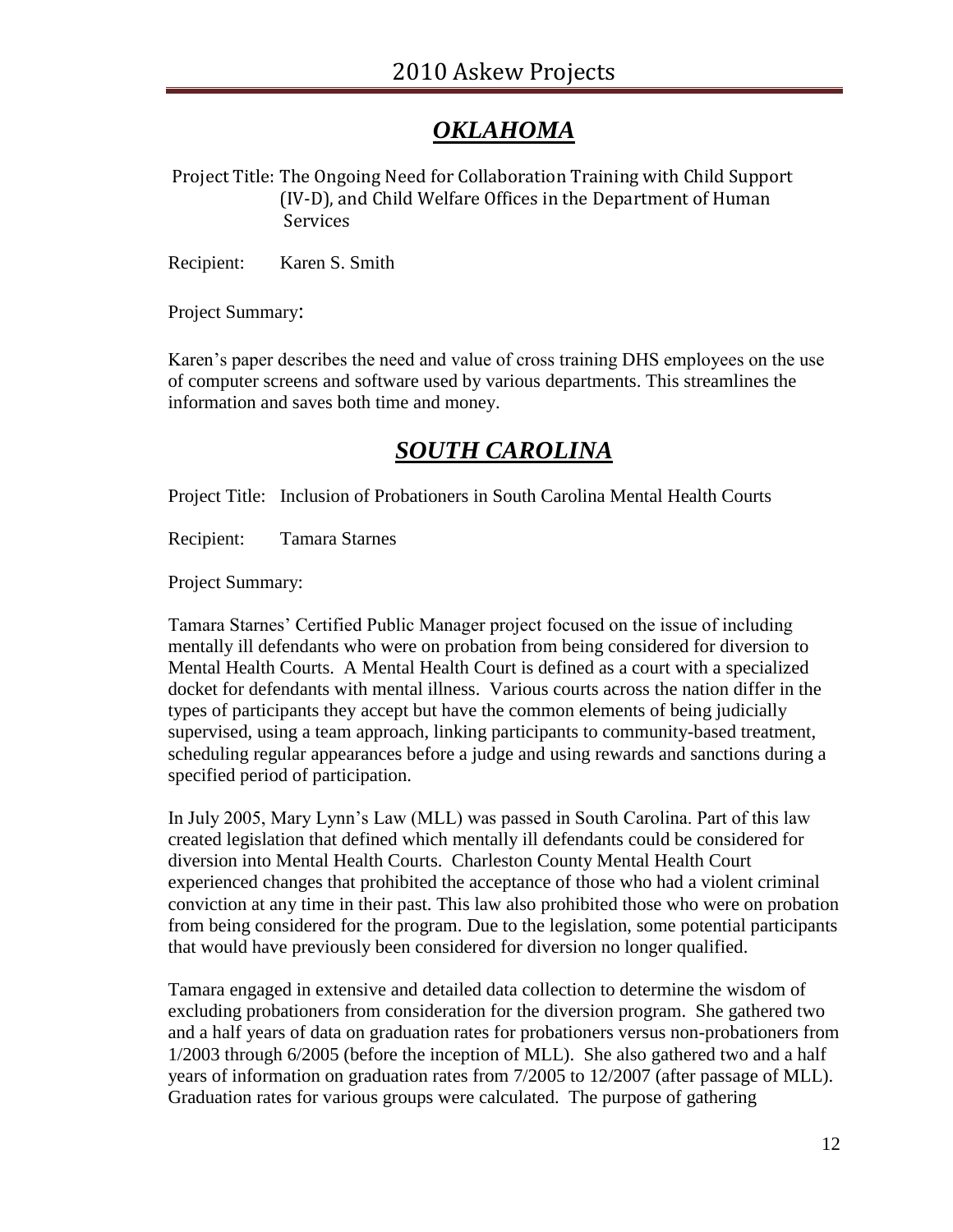graduation data was to explore whether those on probation differed in terms of success in the program when compared to other participants.

In addition, The Global Assessment of Functioning Scale (GAF) Score was gathered at entry and exit of the program for all participants. The baseline and exit scores for participants were averaged in order to identify if there was improvement in functioning while in the program and if there were any preexisting differences between groups.

Further, the number of participant arrests was gathered from booking histories in the jail management computer system at the local detention center and from RAP sheets located in court files. The number of arrests the year prior to entry into the program, the year during the program and one year post program was calculated. The rates of the probation, versus non-probation group, were reviewed in order to investigate whether there was a difference in recidivism rates between the two.

The number of potential referrals to Mental Health Court was calculated in order to investigate how many participants could be included if probationers were considered eligible. Three samples, gathered approximately one month apart, was taken from all inmates receiving psychiatric medication at the local detention center. Each inmate's criminal charges and booking history was reviewed to see if they met legal inclusion criteria. If they had qualifying charges, they were cross referenced for probation status using the jail management computer system and probation/parole website. The three samples were averaged in order to identify the percentage of potential participants that would be on probation if they could be included in screening for the program.

Tamara's extensive analysis of the data collected from the Charleston County Mental Health Court over a five-year period supported the exclusion of those with a violent criminal history and inclusion of those on probation into South Carolina Mental Health Courts. Evidence for this comes from findings that show the highest graduation rates and lowest recidivism rates were observed when excluding those with violent criminal histories while including those on probation in the Pre-MLL group. This group also evidenced a 13 point increase in GAF scores from entrance to exit from the program and the probation group had the lowest recidivism rate at two years after inclusion. The number of mentally ill offenders that could potentially be screened for the program would be expected to more than double if probationers could be included. Inclusion of probationers could result in an increased number of mentally ill offenders having access to a valuable, treatment oriented jail diversion program. In addition, this would have the effect of reducing the already crowded court dockets in the criminal courts. It was recommended that Mary Lynn's Law be amended to allow those on probation to be considered for the program if they meet all other inclusion criteria.

Shortly after her project was published, legislation was introduced to amend Mary Lynn's law to allow probationers to be considered for diversion to Mental Health Courts in South Carolina. The bill will be considered during the next session of South Carolina's General Assembly.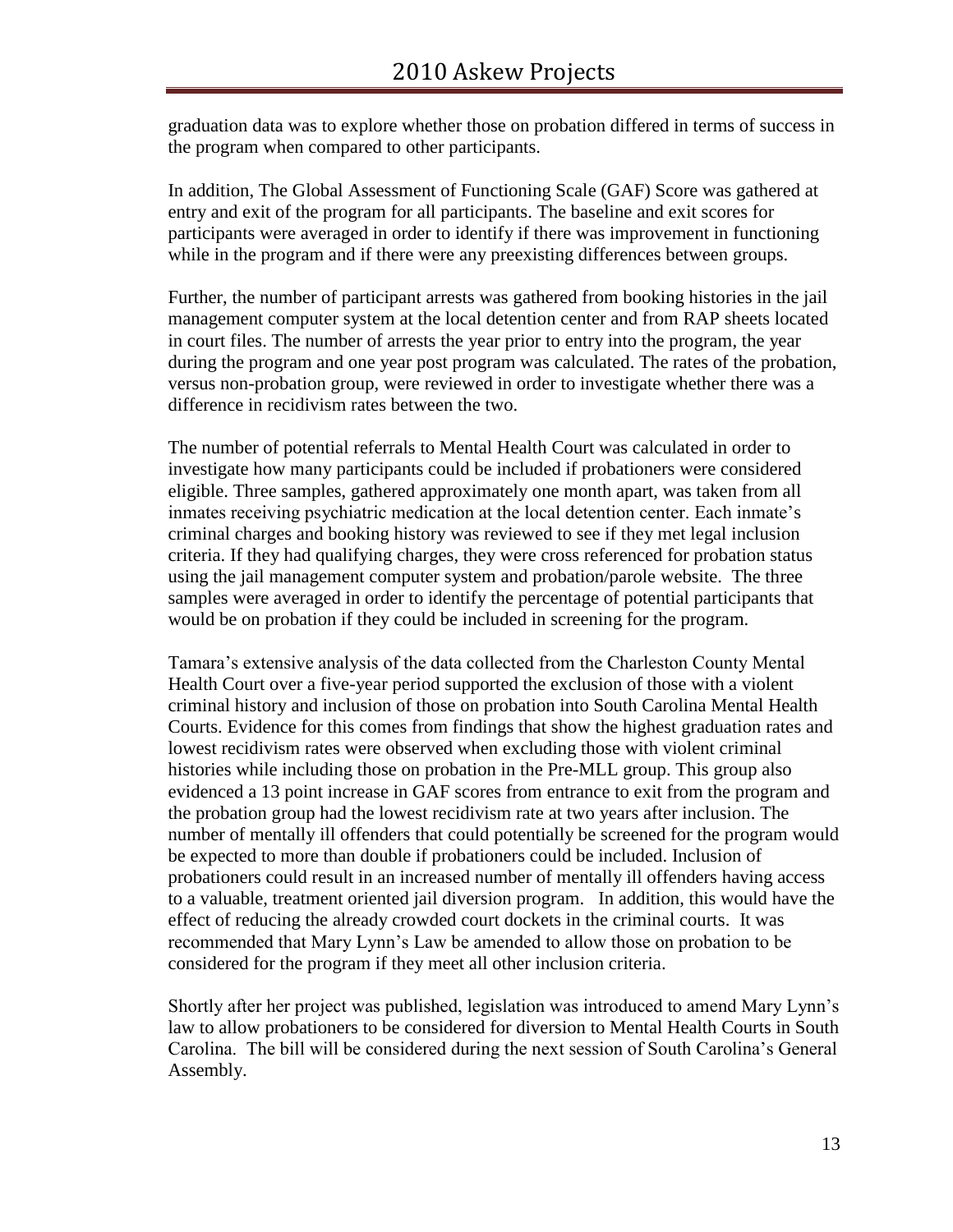# *TEXAS*

Project Title: Industrial Ecology and the Eco-Industrial Park: Pathways for Sustainability and Economic Development

Recipient: Peter Kampfer

Project Summary:

The author researched the area of industrial ecology and the eco-industrial park. The author reviewed four examples and discovered that researchers found substantial economic and environmental gains with eco-industrial park development over existing conditions and illustrated how a successful eco-industrial park should work.

It was discovered that the annual economic benefit was as high as \$8 million and return on investment reached 59% (Lowe 1997; Martin, et al 1996). All four examples found economic advantages to eco-industrial park development over existing industrial activity. Also, the studies revealed potential for environmental benefits at eco-industrial parks. Annual reductions of millions of pounds of wastes and emissions were identified in each example.

The research shows significant potential for reductions in usage of natural resources. The four examples also illustrate major characteristics of a successful eco-industrial park. The five major characteristics are: 1) material and energy flows; 2) industries within proximity; 3) strong communication ties between plant managers; 4) negligible retrofitting of existing infrastructure; and 5) one or more anchor tenants. An ecoindustrial park, which exhibits these five characteristics, can serve as a real contribution to promoting sustainable economic development.

The author's research can serve as a model for the development of eco-industrial parks in the future.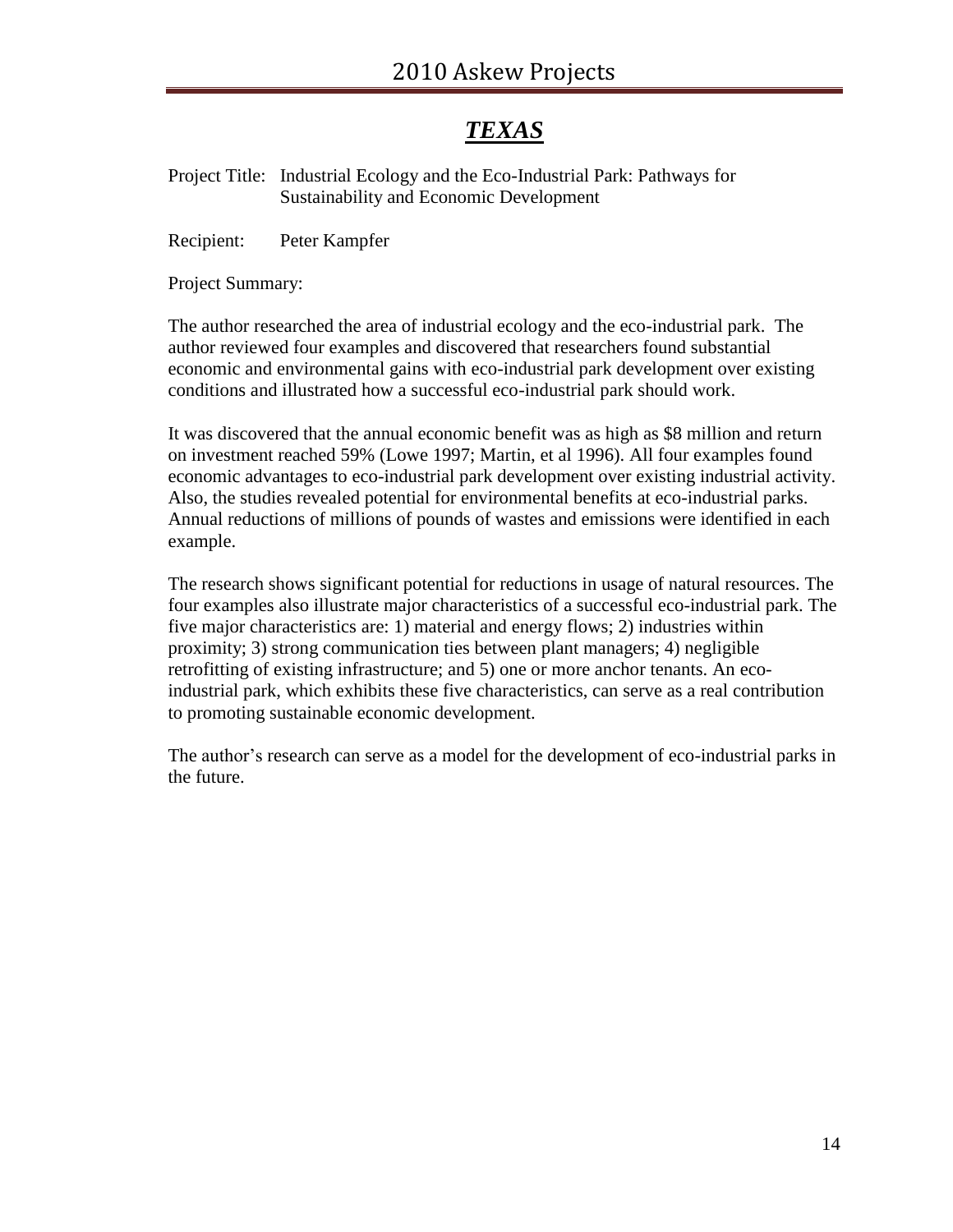# *UTAH*

Project Title: Spare Change Taskforce

| David Ekstrom    |
|------------------|
| Pamela Martin    |
| Nate Talley      |
| Jane Van Wagoner |
|                  |

Project Summary:

The Spare Change CPM team was chartered by the Salt Lake City, UT, Downtown Alliance to work with a marketing and advertising firm engaged in a community education campaign to assist the public and downtown businesses to become better informed about, and respond effectively to, panhandling in the downtown Salt Lake City area.

The CPM team measured and analyzed the barriers to and needs for a successful public campaign. They conducted baseline surveys of both downtown business and of randomly selected downtown shoppers, employees, and residents to determine: the severity of the current panhandling issue, the impact it has on the downtown area, and the current level of information and response options people believe is available to them. The team also took proposed campaign posters and conducted qualitative focus groups to determine potential effectiveness of the various slogans.

The Spare Change team found that there is a growing issue with panhandling in the downtown area which negatively impacts residents, consumers and businesses. The public needs and desires: information about panhandling, help to distinguish between panhandling and homelessness and other forms of need, and information which allows them to respond directly when confronted in an aggressive fashion without unmerited feelings of guilt or threat.

The CPM team submitted recommendations that the marketing firm used to revise their slogans and determine which advertising mediums would be most effective. The team also provided the baseline information for use in follow up surveys of businesses, downtown residents, and consumers, which will be conducted 12 months after implementation of the campaign to assess the penetration of information provided through the campaign. The Downtown Alliance is still utilizing the final project book 1 1/2 years after it was produced, and has stated that the project is definitely helping with their goal.